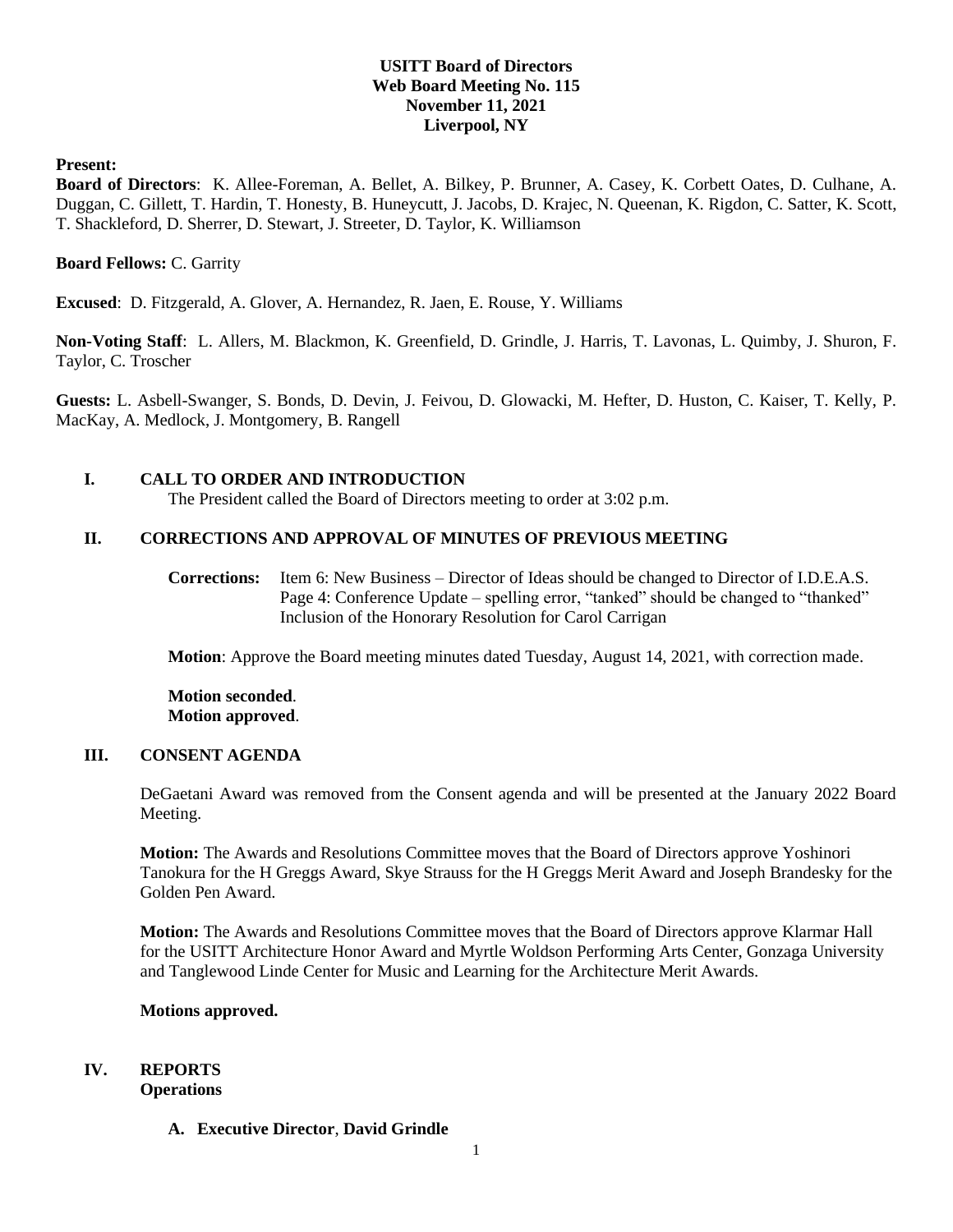**Director of I.D.E.A.S. position** – David informed the Board that the position is continuing to be developed and discussed with the following committee: Bryan Huneycutt, Calvin Anderson, Fran Taylor, Mark Blackmon, and David Grindle. The committees next meeting will be in December. The position will be posted as an optional remote position and candidates will be interviewed by select staff and USITT members.

**2021 Fall TD&T –** The latest edition of TD&T is in the proof stage and then sent onto the printers for distribution. David also noted that we were on track for the next TD&T Portfolio edition, the designs of August Wilson.

**Sherry Henry-Wagner Board Fellowship** – Deb Sherrer announced USITT's two new fellows that begin their term in July 2022, Sarah Penland and Brian Rangell.

**Conference Planning** – David continues to work closely with Kasey Allee-Foreman in search for a city to host our 2024 Annual Conference and Stage Expo. Long Beach, CA and Oklahoma City, OK are two cities they are currently working with. There is a possible third option on the west coast that David should have a bid in within the next few weeks.

#### **B. Director Education & Training, Christine Troscher**

**Online Education** – Christine informed the Board that there is currently a dozen or so events online for our members to register and attend.

**Glerum Rigging Class** – Christine is hoping to hold a Glerum Rigging Class this coming May in **Cerritos** 

**LDI Conference –** Both Christine and Jody will be attending the LDI show in Las Vegas next week

**Conference** – Christine will continue to focus and prepare for our upcoming conference in March. She would like to thank all the volunteers for their time.

#### **C. Director of Engagement, Mark Blackmon**

**Conference Registration –** Mark informed the Board that conference registration is currently open for members only through December 1, 2021. We currently have 100 paid attendees; \$39,000 in income; 9.5% deferred credit used thus far. Non-member registration will open in December.

**Membership –** We are currently at \$155,000 in membership to date, with just about 3000 members which is the highest number of members we have had since the beginning of the pandemic. Mark also noted that there has been an increase in our monthly Individual, Student, and Professional subscription memberships and our Organizational members are starting to come back and renew their memberships. As of today, we have more Contributing members than ever before.

**Student Chapters** – USITT currently has 29 active Student Chapters. Derek Epstein has been very instrumental with the engagement of these student chapters.

**USITT Weekly News / Technically Speaking Podcast –** Weekly News is published each Friday by Jenn Shuron. The open rate for the newsletter currently about 6%. Jenn Shuron also produces USITT's "Technically Speaking" podcast. There are currently 36 episodes with a download rate of 86% in the U.S. and 14% worldwide.

**CCO Classes –** The CCO Certificate & COVID Safety Training classes are still available through our partnership with Arts and Science. Members can register for either the Patron Safety portion, the Theatre Production portion, or both.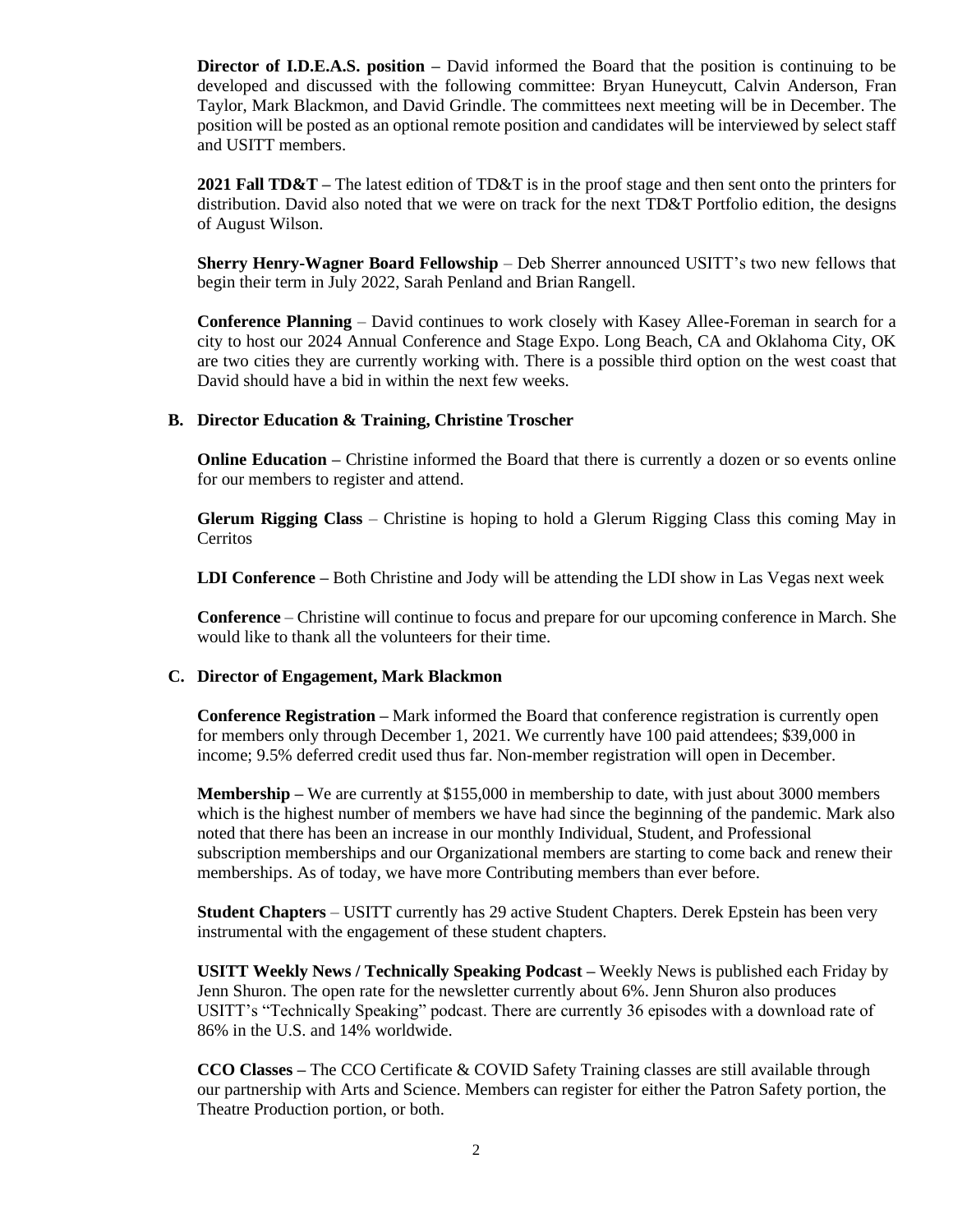#### **D. Director of Finance, Fran Taylor**

**Revenue Highlights** – Fran gave a summary on conference registration and Stage Expo sales. She informed the Board that 2020 deferred credits are being used towards both. Fran reported that there have been 86 booths sold thus far for a total of \$361,000.00 in revenue. 37% of those sales were in deferred credits.

**Processes Update** – Fran informed the Board that we have moved to an electronic payment platform through our bank, Key Bank. Key Cash Flow is a secure platform with an automated workflow to submit payments to our vendors.

Fran is also working with Deb Krajec on internal control changes that she would like to implement.

**Audit –** The 990 / Audit has been presented to the Board and Finance Committee. Once the audit is approved it will be made public on our website.

#### **Governance**

**E. President, Carolyn Satter –** Carolyn presented the Action Item from the Audit Committee.

**Motion:** The Audit Committee move that the USITT BOD accept the FY 2021 Audit Report.

#### **Motion approved.**

**F. Treasurer, Kim Scott –** Kim wanted to thank Fran Taylor for "hitting the ground running" as well as her leadership in her new role. Kim will be working with Fran on developing a "How to Read the USITT Budget" for Fran's budget presentation at our March Board meeting.

**Staff Insurance –** Kim informed the Board that we are in the process of moving the staff to a new insurance benefits company that will provide more opt-in opportunities. This change will transition us into a July 1<sup>st</sup> premium renewal to align with our fiscal year.

- **G. Secretary, Paul Brunner** Paul informed the Board that the Bylaws Committee has been meeting weekly for several months both as a committee as well as with focus groups and legal council to update our current bylaws. Paul presented both a working document which was created to track changes to the bylaws by documenting additions and deletions as well as clean copy of the bylaws with all the recommended changes made. After this first reading of the Bylaws the next step is that the committee will take their notes from this Board meeting as well as comments/concerns made on the online portal that will be made available for members from 11/15/2021 through 12/15/2021and make any further revisions to present to the Board at the January Board meeting for a vote.
- **H. VP of Conferences, Kasey Allee-Foreman –** Kasey presented and Action Item regarding COVID-19 compliance for the upcoming conference.

**Motion:** That the Board adopt the three option Covid-19 Health policy for all attendees to the USITT Conference and Stage Expo in Baltimore in 2022 with amendments made.

Amendments:

- Proof of vaccination does not require a Covid-19 test within three days of the event.
- If you are unvaccinated, a negative Covid-19 test is required within 3 days of the event.
- Include guidelines for mask wearing.

**Motion seconded Motion approved**.